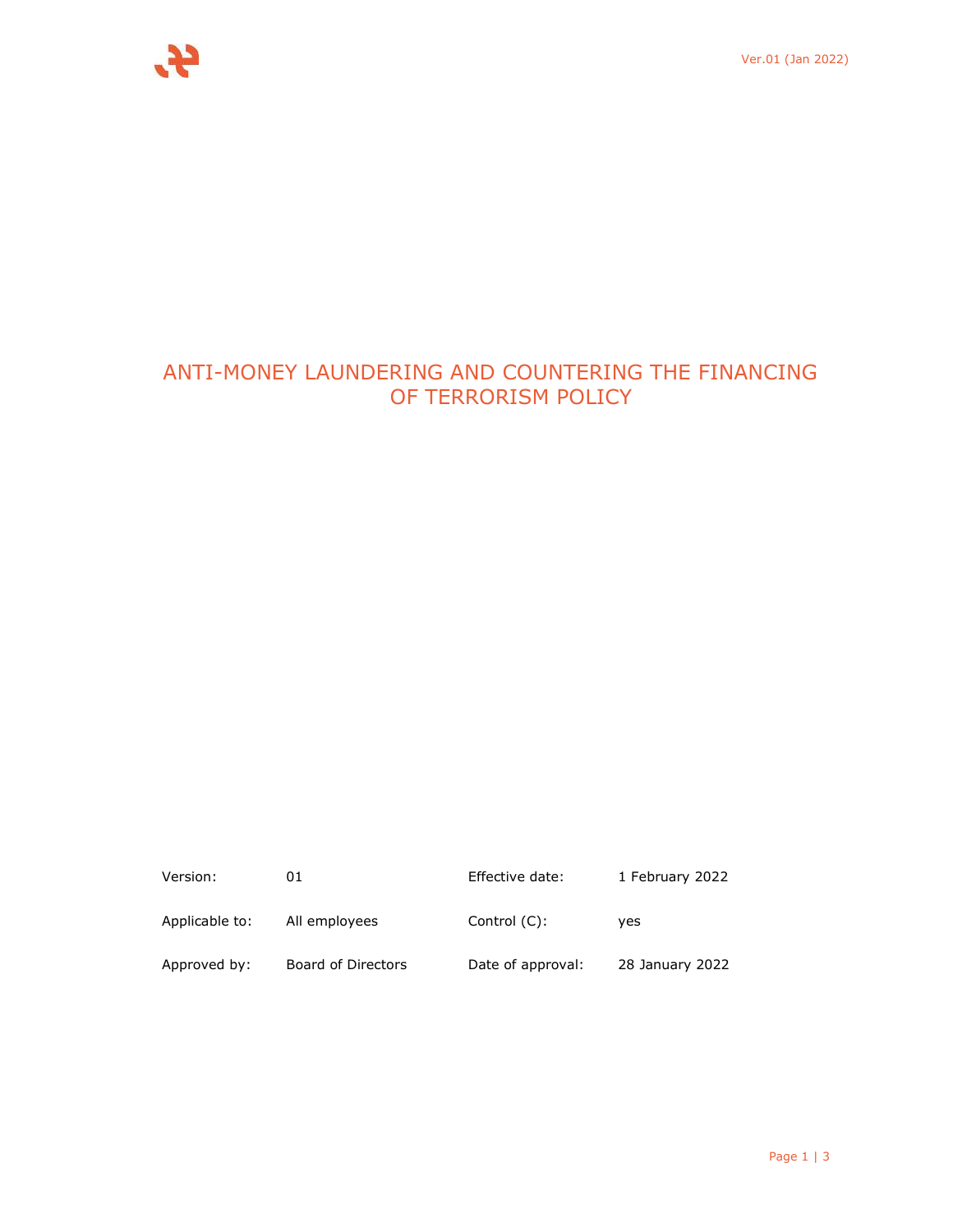## **Introduction and Purpose**

Elementum Energy Group ("Elementum" or "Company") commits to powering a transition to a carbon-free society with affordable, reliable, sustainable and modern energy. We also commit to ensuring that our environmental, societal, economic and governance decisions benefit future generations.

To comply with the highest international ethical standards as well as to avoid any potential risks, Elementum adopted anti-money laundering and countering the financing of terrorism manual and other internal regulations (the "Manual").

This policy (the "Policy") summarises the key principles of Elementum's strategy and policy fundamentals to follow the applicable legislation, as well as our approach to fair and transparent conduct of the business.

The provisions in this Policy purports to enhance compliance with effective local laws and requirements of legal acts issued in other jurisdictions, as well as generally accepted standards and principles of and approaches to enhancing compliance.

### **Scope**

This Policy applies to all Elementum employees, regardless of their department and the position they hold.

Where Elementum participates in existing joint ventures as a non-controlling shareholder, Elementum will make the other shareholder(s) specifically aware of the significance of this Policy to Elementum and encourage such shareholder(s) to implement this Policy or one of a similar standard in the joint venture.

For new minority joint venture cooperation under consideration, Elementum will strive to commit the other shareholder(s) to adopt this Policy or one of a similar standard for the joint venture.

#### **Policy Statements**

PRINCIPLES OF ANTI-MONEY LAUNDERING AND COUNTERING THE FINANCING OF TERRORISM

#### *A risk-based approach to business partner identification*

We enter into business relations only with identifiable persons upon risk-based evaluation of the partner and the jurisdiction of its activities.

#### *Zero tolerance to sanctioned business partners*

We do not establish partnerships with counterparties subject to sanctions and avoid jurisdictions on the Financial Action Task Force blacklist.

#### *Organizational arrangements*

We try to ensure our business partners commit to the highest compliance standards and carry out risks assessment. The up-to-date AML Register is available for all employees involved in the relations with the business partners.

We keeps all relevant records and sufficient set of documents in accordance with applicable laws.

This Policy meets the requirements of: